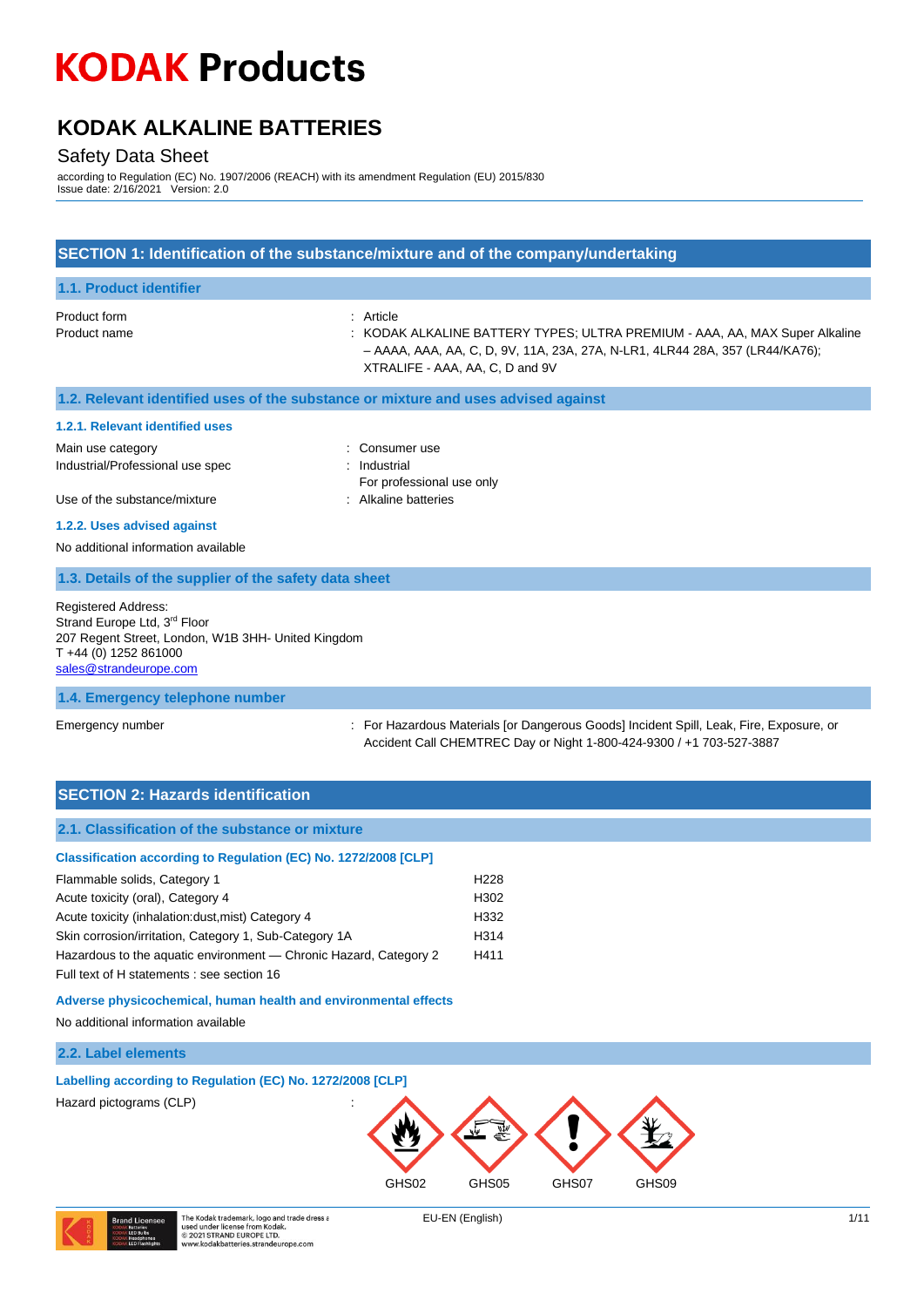# **KODAK ALKALINE BATTERIES**

## Safety Data Sheet

according to Regulation (EC) No. 1907/2006 (REACH) with its amendment Regulation (EU) 2015/830

| Signal word (CLP)<br>Contains<br>Hazard statements (CLP) | Danger<br>: manganese dioxide; potassium hydroxide; caustic potash<br>H228 - Flammable solid.<br>H302+H332 - Harmful if swallowed or if inhaled.<br>H314 - Causes severe skin burns and eye damage.<br>H411 - Toxic to aquatic life with long lasting effects.                                                                                                                                                                               |
|----------------------------------------------------------|----------------------------------------------------------------------------------------------------------------------------------------------------------------------------------------------------------------------------------------------------------------------------------------------------------------------------------------------------------------------------------------------------------------------------------------------|
| Precautionary statements (CLP)                           | : P210 - Keep away from heat, hot surfaces, sparks, open flames and other ignition sources.<br>No smoking.<br>P240 - Ground and bond container and receiving equipment.<br>P241 - Use explosion-proof electrical/ventilating/lighting equipment.<br>P260 - Do not breathe dust/fume/gas/mist/vapours/spray.<br>P264 - Wash hands, forearms and face thoroughly after handling.<br>P270 - Do not eat, drink or smoke when using this product. |

### **2.3. Other hazards**

No additional information available

## **SECTION 3: Composition/information on ingredients**

## **3.1. Substances**

#### Not applicable

### **3.2. Mixtures**

| <b>Name</b>                                                                                        | <b>Product identifier</b>                                                                                               | $\frac{9}{6}$ | <b>Classification according to</b><br><b>Regulation (EC) No.</b><br>1272/2008 [CLP] |
|----------------------------------------------------------------------------------------------------|-------------------------------------------------------------------------------------------------------------------------|---------------|-------------------------------------------------------------------------------------|
| manganese dioxide<br>substance with a Community workplace exposure limit                           | (CAS-No.) 1313-13-9<br>(EC-No.) 215-202-6<br>(EC Index-No.) 025-001-00-3<br>(REACH-no) 01-2119452801-43                 | $20 - 60$     | Acute Tox. 4 (Inhalation), H332<br>Acute Tox. 4 (Oral), H302                        |
| Zinc                                                                                               | (CAS-No.) 7440-66-6<br>(EC-No.) 231-175-3<br>(EC Index-No.) 030-001-01-9<br>(REACH-no) 01-2119467174-37-<br><b>XXXX</b> | $10 - 40$     | Aquatic Acute 1, H400<br>Aquatic Chronic 1, H410                                    |
| potassium hydroxide; caustic potash<br>substance with national workplace exposure limit(s)<br>(GB) | (CAS-No.) 1310-58-3<br>(EC-No.) 215-181-3<br>(EC Index-No.) 019-002-00-8<br>(REACH-no) 01-2119487136-33-<br><b>XXXX</b> | $1 - 20$      | Acute Tox. 4 (Oral), H302<br>Skin Corr. 1A, H314                                    |
| Graphite                                                                                           | (CAS-No.) 7782-42-5<br>(EC-No.) 231-955-3                                                                               | $1 - 10$      | Flam. Sol. 1, H228<br>Eye Irrit. 2, H319<br>STOT SE 3, H335                         |

| <b>Specific concentration limits:</b> |                                                                                                                         |                                                                                                                                                          |
|---------------------------------------|-------------------------------------------------------------------------------------------------------------------------|----------------------------------------------------------------------------------------------------------------------------------------------------------|
| <b>Name</b>                           | <b>Product identifier</b>                                                                                               | <b>Specific concentration limits</b>                                                                                                                     |
| potassium hydroxide; caustic potash   | (CAS-No.) 1310-58-3<br>(EC-No.) 215-181-3<br>(EC Index-No.) 019-002-00-8<br>(REACH-no) 01-2119487136-33-<br><b>XXXX</b> | $(0.5 ≤ C < 2)$ Eye Irrit. 2, H319<br>( $0.5 \leq C$ < 2) Skin Irrit. 2, H315<br>$(2 \le C < 5)$ Skin Corr. 1B, H314<br>(5 ≤C < 100) Skin Corr. 1A, H314 |

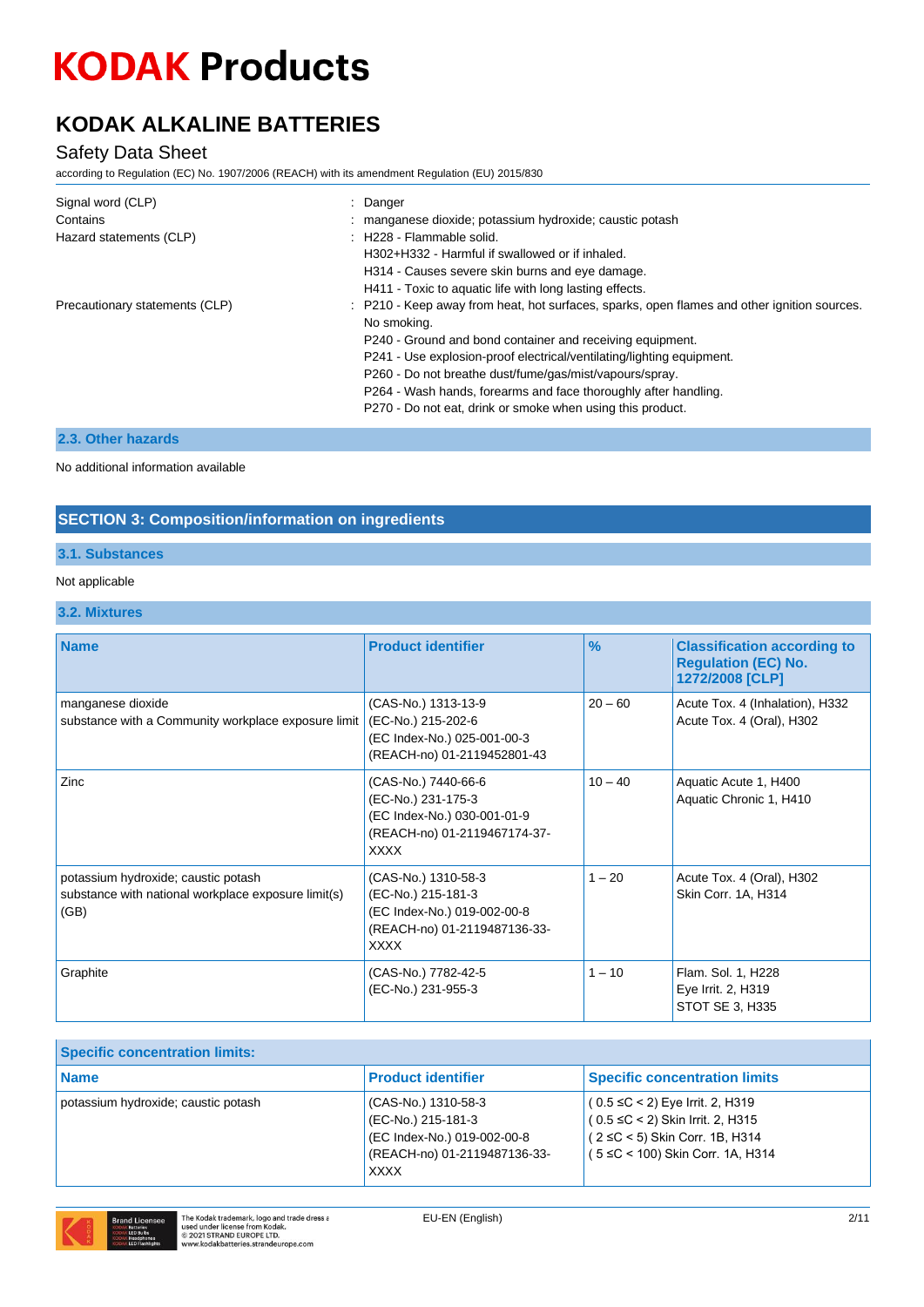# **KODAK ALKALINE BATTERIES**

# Safety Data Sheet

according to Regulation (EC) No. 1907/2006 (REACH) with its amendment Regulation (EU) 2015/830

Full text of H-statements: see section 16

| <b>SECTION 4: First aid measures</b>                                      |                                                                                                                                                                                 |
|---------------------------------------------------------------------------|---------------------------------------------------------------------------------------------------------------------------------------------------------------------------------|
| 4.1. Description of first aid measures                                    |                                                                                                                                                                                 |
| First-aid measures general                                                | : Never give anything by mouth to an unconscious person. If you feel unwell, seek medical<br>advice (show the label where possible).                                            |
| First-aid measures after inhalation                                       | : Remove person to fresh air and keep comfortable for breathing. Call a POISON<br>CENTER/doctor if you feel unwell. Immediately call a POISON CENTRE or<br>doctor/physician.    |
| First-aid measures after skin contact                                     | : Take off immediately all contaminated clothing. Rinse skin with water/shower. Immediately<br>call a POISON CENTRE or doctor/physician.                                        |
| First-aid measures after eye contact                                      | : Rinse cautiously with water for several minutes. Remove contact lenses, if present and easy<br>to do. Continue rinsing. Immediately call a POISON CENTRE or doctor/physician. |
| First-aid measures after ingestion                                        | : Rinse mouth. Do NOT induce vomiting. Call a POISON CENTER/doctor if you feel unwell.<br>Immediately call a POISON CENTRE or doctor/physician.                                 |
| 4.2. Most important symptoms and effects, both acute and delayed          |                                                                                                                                                                                 |
| Symptoms/effects<br>Symptoms/effects after inhalation                     | : Causes severe skin burns and eye damage.<br>: Danger of serious damage to health by prolonged exposure through inhalation. Harmful if<br>inhaled.                             |
| Symptoms/effects after skin contact<br>Symptoms/effects after eye contact | : Causes severe burns.<br>: Causes serious eye damage.                                                                                                                          |
| Symptoms/effects after ingestion                                          | Swallowing a small quantity of this material will result in serious health hazard.                                                                                              |

**4.3. Indication of any immediate medical attention and special treatment needed**

Treat symptomatically.

| <b>SECTION 5: Firefighting measures</b>                        |                                                                                                                                                                   |
|----------------------------------------------------------------|-------------------------------------------------------------------------------------------------------------------------------------------------------------------|
| 5.1. Extinguishing media                                       |                                                                                                                                                                   |
| Suitable extinguishing media<br>Unsuitable extinguishing media | : Foam. Dry powder. Carbon dioxide. Sand.<br>: Do not use a heavy water stream.                                                                                   |
| 5.2. Special hazards arising from the substance or mixture     |                                                                                                                                                                   |
| Fire hazard<br><b>Explosion hazard</b>                         | : Flammable solid.<br>: Heating may cause a fire or explosion.                                                                                                    |
| 5.3. Advice for firefighters                                   |                                                                                                                                                                   |
| Firefighting instructions                                      | : Use water spray or fog for cooling exposed containers. Exercise caution when fighting any<br>chemical fire. Avoid fire-fighting water entering the environment. |
| Protection during firefighting                                 | : Do not enter fire area without proper protective equipment, including respiratory protection.                                                                   |

| <b>SECTION 6: Accidental release measures</b>                            |                                                                                                              |
|--------------------------------------------------------------------------|--------------------------------------------------------------------------------------------------------------|
| 6.1. Personal precautions, protective equipment and emergency procedures |                                                                                                              |
| General measures                                                         | : Remove ignition sources. Use special care to avoid static electric charges. No open flames.<br>No smoking. |
| 6.1.1. For non-emergency personnel                                       |                                                                                                              |
| Emergency procedures                                                     | Evacuate unnecessary personnel.                                                                              |

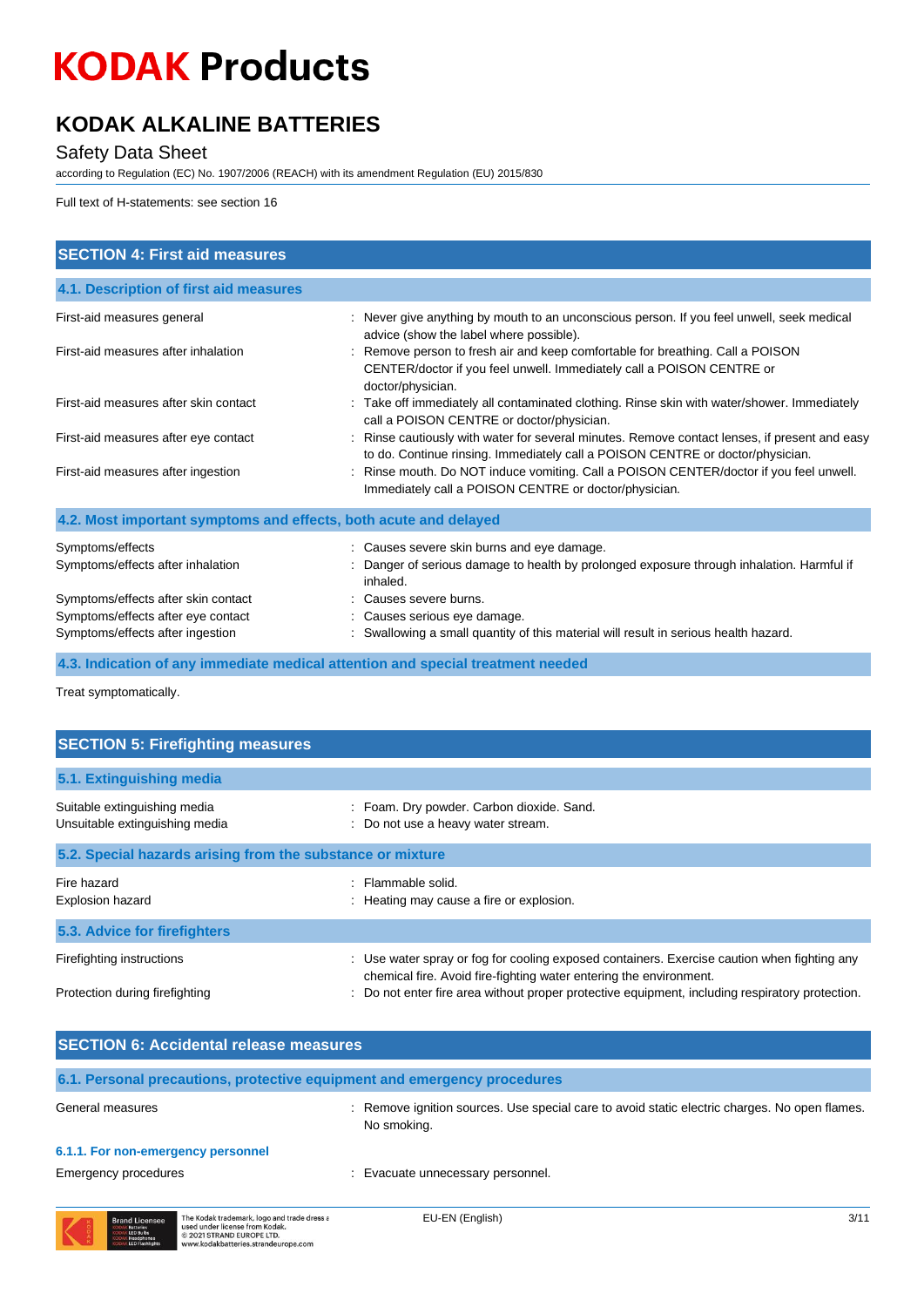# **KODAK ALKALINE BATTERIES**

### Safety Data Sheet

according to Regulation (EC) No. 1907/2006 (REACH) with its amendment Regulation (EU) 2015/830

#### **6.1.2. For emergency responders**

Emergency procedures in the set of the set of the Senate Senate area.

Protective equipment  $\qquad \qquad :$  Equip cleanup crew with proper protection.

**6.2. Environmental precautions**

Prevent entry to sewers and public waters. Notify authorities if liquid enters sewers or public waters. Avoid release to the environment.

|  |  | 6.3. Methods and material for containment and cleaning up |  |  |
|--|--|-----------------------------------------------------------|--|--|
|  |  |                                                           |  |  |

Methods for cleaning up **into a state of the state of the state of the state of the state of dust.** Store away from other materials.

### **6.4. Reference to other sections**

See Heading 8. Exposure controls and personal protection.

| <b>SECTION 7: Handling and storage</b>                                                 |                                                                                                                                                                                                                                                                                                                                                                                                                                                                                                                                                                                                                 |
|----------------------------------------------------------------------------------------|-----------------------------------------------------------------------------------------------------------------------------------------------------------------------------------------------------------------------------------------------------------------------------------------------------------------------------------------------------------------------------------------------------------------------------------------------------------------------------------------------------------------------------------------------------------------------------------------------------------------|
| 7.1. Precautions for safe handling                                                     |                                                                                                                                                                                                                                                                                                                                                                                                                                                                                                                                                                                                                 |
| Additional hazards when processed<br>Precautions for safe handling<br>Hygiene measures | : Handle empty containers with care because residual vapours are flammable.<br>: Wash hands and other exposed areas with mild soap and water before eating, drinking or<br>smoking and when leaving work. Provide good ventilation in process area to prevent<br>formation of vapour. No open flames. No smoking. Use only outdoors or in a well-ventilated<br>area. Avoid breathing dust/fume/gas/mist/vapours/spray. Do not breathe<br>dust/fume/gas/mist/vapours/spray. Avoid contact during pregnancy/while nursing.<br>: Do not eat, drink or smoke when using this product. Wash hands, forearms and face |
|                                                                                        | thoroughly after handling.                                                                                                                                                                                                                                                                                                                                                                                                                                                                                                                                                                                      |
| 7.2. Conditions for safe storage, including any incompatibilities                      |                                                                                                                                                                                                                                                                                                                                                                                                                                                                                                                                                                                                                 |
| <b>Technical measures</b>                                                              | : Proper grounding procedures to avoid static electricity should be followed. Ground/bond<br>container and receiving equipment. Use explosion-proof electrical/ventilating/lighting<br>equipment. Comply with applicable regulations.                                                                                                                                                                                                                                                                                                                                                                           |
| Storage conditions                                                                     | : Keep only in the original container in a cool, well ventilated place away from : Keep<br>container closed when not in use. Heat sources. Direct sunlight. Keep in fireproof place.                                                                                                                                                                                                                                                                                                                                                                                                                            |
| Incompatible products                                                                  | : Strong bases. Strong acids.                                                                                                                                                                                                                                                                                                                                                                                                                                                                                                                                                                                   |
| Incompatible materials                                                                 | : Sources of ignition. Direct sunlight.                                                                                                                                                                                                                                                                                                                                                                                                                                                                                                                                                                         |
| 7.3. Specific end use(s)                                                               |                                                                                                                                                                                                                                                                                                                                                                                                                                                                                                                                                                                                                 |

No additional information available

## **SECTION 8: Exposure controls/personal protection**

**8.1.1 National occupational exposure and biological limit values**

**8.1. Control parameters**

|                                                 | <b>0.1.1 National occupational exposure and ploiogical limit values</b> |
|-------------------------------------------------|-------------------------------------------------------------------------|
| potassium hydroxide; caustic potash (1310-58-3) |                                                                         |

| <b>United Kingdom - Occupational Exposure Limits</b> |                                       |
|------------------------------------------------------|---------------------------------------|
| Local name                                           | Potassium hydroxide                   |
| WEL STEL (OEL STEL)                                  | $2 \text{ mg/m}^3$                    |
| Regulatory reference                                 | EH40/2005 (Fourth edition, 2020). HSE |

#### **8.1.2. Recommended monitoring procedures**

No additional information available

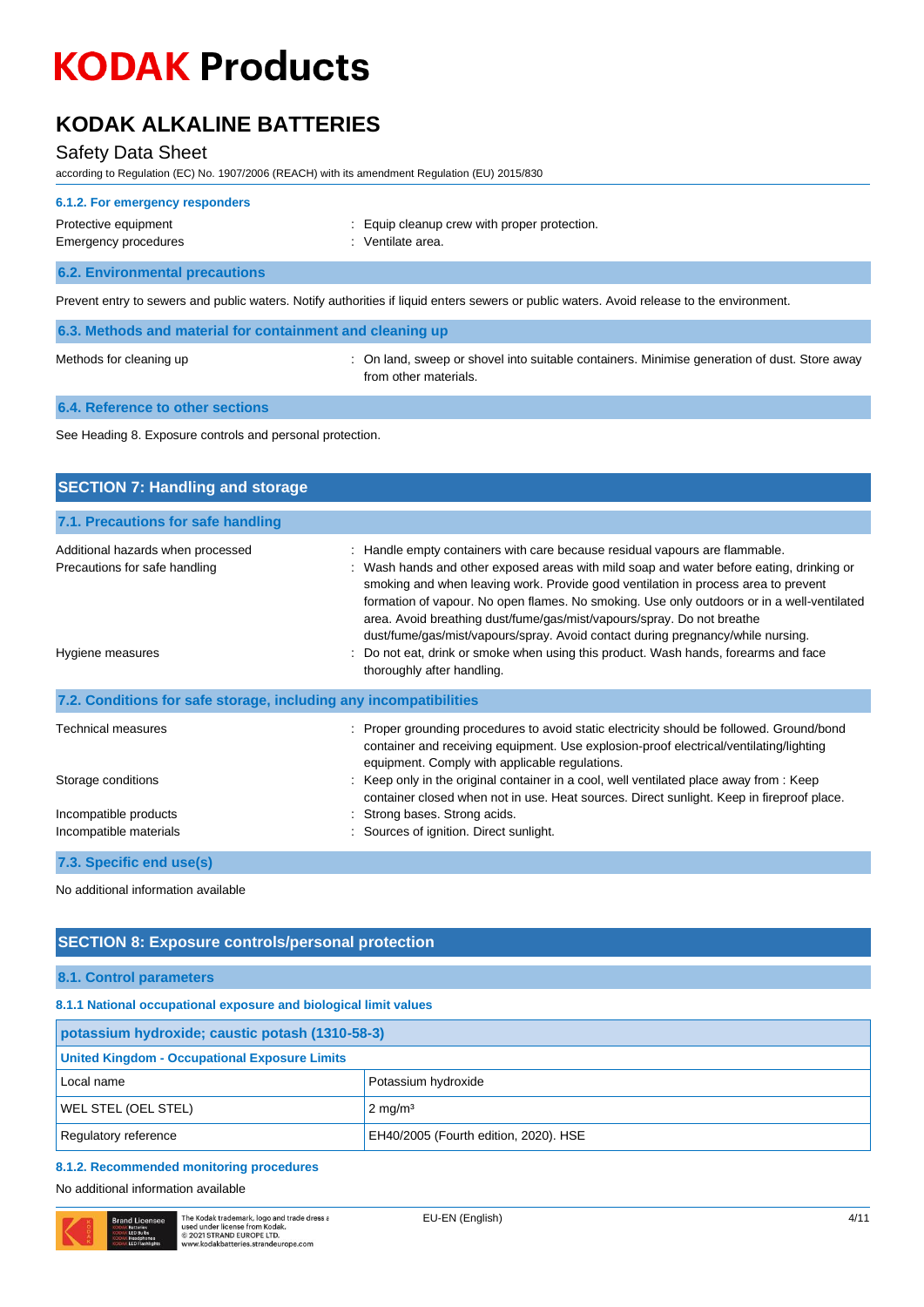# **KODAK ALKALINE BATTERIES**

## Safety Data Sheet

according to Regulation (EC) No. 1907/2006 (REACH) with its amendment Regulation (EU) 2015/830

#### **8.1.3. Air contaminants formed**

No additional information available

#### **8.1.4. DNEL and PNEC**

No additional information available

#### **8.1.5. Control banding**

No additional information available

#### **8.2. Exposure controls**

#### **8.2.1. Appropriate engineering controls**

No additional information available

### **8.2.2. Personal protection equipment**

#### **Personal protective equipment:**

Avoid all unnecessary exposure. **Personal protective equipment symbol(s):**



#### **8.2.2.1. Eye and face protection**

| <b>Eye protection:</b>                              |                             |                        |                 |
|-----------------------------------------------------|-----------------------------|------------------------|-----------------|
| Chemical goggles or face shield                     |                             |                        |                 |
| Type                                                | <b>Field of application</b> | <b>Characteristics</b> | <b>Standard</b> |
| Safety glasses with side shields,<br>Safety goggles |                             | clear                  | <b>EN 166</b>   |

#### **8.2.2.2. Skin protection**

| Hand protection:        |                            |                       |                |                    |                 |
|-------------------------|----------------------------|-----------------------|----------------|--------------------|-----------------|
| Wear protective gloves. |                            |                       |                |                    |                 |
| Type                    | Material                   | <b>Permeation</b>     | Thickness (mm) | <b>Penetration</b> | <b>Standard</b> |
| Disposable gloves       | Polyvinylchloride<br>(PVC) | $3$ ( $> 60$ minutes) |                | 1 (< 4.0)          | $EN$ ISO 374    |

#### **8.2.2.3. Respiratory protection**

| <b>Respiratory protection:</b>                                 |
|----------------------------------------------------------------|
| In case of inadequate ventilation wear respiratory protection. |

## **8.2.2.4. Thermal hazards**

No additional information available

### **8.2.3. Environmental exposure controls**

#### **Other information:**

Do not eat, drink or smoke during use.

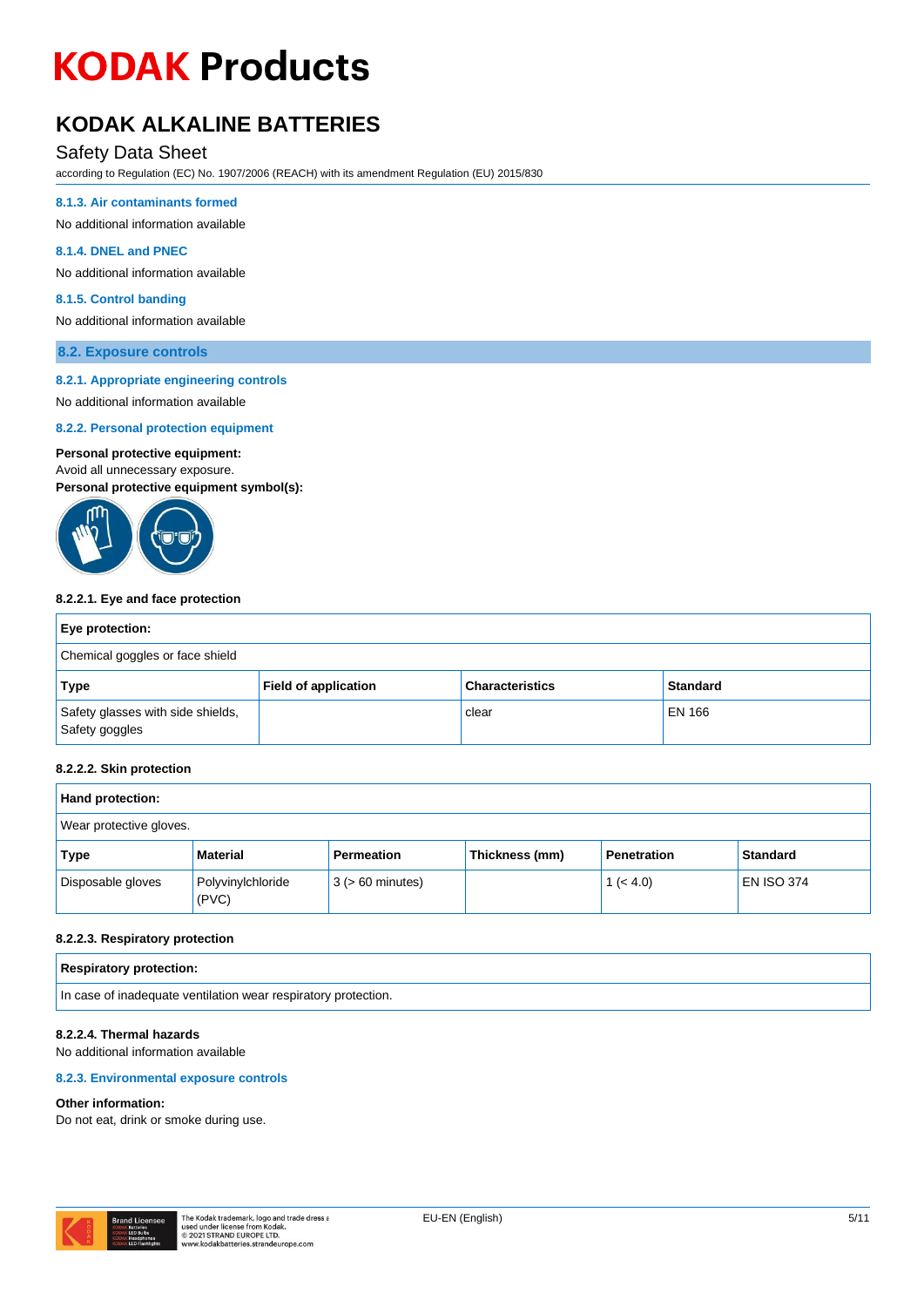# **KODAK ALKALINE BATTERIES**

## Safety Data Sheet

according to Regulation (EC) No. 1907/2006 (REACH) with its amendment Regulation (EU) 2015/830

### **SECTION 9: Physical and chemical properties**

#### **9.1. Information on basic physical and chemical properties**

| Colour<br>Colourless.<br>Odour<br>Odourless.<br>Odour threshold<br>No data available<br>No data available<br>pH<br>Relative evaporation rate (butylacetate=1)<br>No data available<br>Melting point<br>No data available<br>No data available<br>Freezing point<br>Boiling point<br>No data available<br>Flash point<br>No data available<br>No data available<br>Auto-ignition temperature<br>Decomposition temperature<br>No data available<br>Flammable solid.<br>Flammability (solid, gas)<br>No data available<br>Vapour pressure<br>No data available<br>Relative vapour density at 20 °C<br>Relative density<br>No data available<br>Solubility<br>insoluble in water.<br>No data available<br>Partition coefficient n-octanol/water (Log Pow)<br>Viscosity, kinematic<br>No data available<br>No data available<br>Viscosity, dynamic<br><b>Explosive properties</b><br>No data available<br>Oxidising properties<br>No data available<br>Explosive limits<br>No data available | Physical state | Solid |
|-----------------------------------------------------------------------------------------------------------------------------------------------------------------------------------------------------------------------------------------------------------------------------------------------------------------------------------------------------------------------------------------------------------------------------------------------------------------------------------------------------------------------------------------------------------------------------------------------------------------------------------------------------------------------------------------------------------------------------------------------------------------------------------------------------------------------------------------------------------------------------------------------------------------------------------------------------------------------------------------|----------------|-------|
|                                                                                                                                                                                                                                                                                                                                                                                                                                                                                                                                                                                                                                                                                                                                                                                                                                                                                                                                                                                         |                |       |
|                                                                                                                                                                                                                                                                                                                                                                                                                                                                                                                                                                                                                                                                                                                                                                                                                                                                                                                                                                                         |                |       |
|                                                                                                                                                                                                                                                                                                                                                                                                                                                                                                                                                                                                                                                                                                                                                                                                                                                                                                                                                                                         |                |       |
|                                                                                                                                                                                                                                                                                                                                                                                                                                                                                                                                                                                                                                                                                                                                                                                                                                                                                                                                                                                         |                |       |
|                                                                                                                                                                                                                                                                                                                                                                                                                                                                                                                                                                                                                                                                                                                                                                                                                                                                                                                                                                                         |                |       |
|                                                                                                                                                                                                                                                                                                                                                                                                                                                                                                                                                                                                                                                                                                                                                                                                                                                                                                                                                                                         |                |       |
|                                                                                                                                                                                                                                                                                                                                                                                                                                                                                                                                                                                                                                                                                                                                                                                                                                                                                                                                                                                         |                |       |
|                                                                                                                                                                                                                                                                                                                                                                                                                                                                                                                                                                                                                                                                                                                                                                                                                                                                                                                                                                                         |                |       |
|                                                                                                                                                                                                                                                                                                                                                                                                                                                                                                                                                                                                                                                                                                                                                                                                                                                                                                                                                                                         |                |       |
|                                                                                                                                                                                                                                                                                                                                                                                                                                                                                                                                                                                                                                                                                                                                                                                                                                                                                                                                                                                         |                |       |
|                                                                                                                                                                                                                                                                                                                                                                                                                                                                                                                                                                                                                                                                                                                                                                                                                                                                                                                                                                                         |                |       |
|                                                                                                                                                                                                                                                                                                                                                                                                                                                                                                                                                                                                                                                                                                                                                                                                                                                                                                                                                                                         |                |       |
|                                                                                                                                                                                                                                                                                                                                                                                                                                                                                                                                                                                                                                                                                                                                                                                                                                                                                                                                                                                         |                |       |
|                                                                                                                                                                                                                                                                                                                                                                                                                                                                                                                                                                                                                                                                                                                                                                                                                                                                                                                                                                                         |                |       |
|                                                                                                                                                                                                                                                                                                                                                                                                                                                                                                                                                                                                                                                                                                                                                                                                                                                                                                                                                                                         |                |       |
|                                                                                                                                                                                                                                                                                                                                                                                                                                                                                                                                                                                                                                                                                                                                                                                                                                                                                                                                                                                         |                |       |
|                                                                                                                                                                                                                                                                                                                                                                                                                                                                                                                                                                                                                                                                                                                                                                                                                                                                                                                                                                                         |                |       |
|                                                                                                                                                                                                                                                                                                                                                                                                                                                                                                                                                                                                                                                                                                                                                                                                                                                                                                                                                                                         |                |       |
|                                                                                                                                                                                                                                                                                                                                                                                                                                                                                                                                                                                                                                                                                                                                                                                                                                                                                                                                                                                         |                |       |
|                                                                                                                                                                                                                                                                                                                                                                                                                                                                                                                                                                                                                                                                                                                                                                                                                                                                                                                                                                                         |                |       |
|                                                                                                                                                                                                                                                                                                                                                                                                                                                                                                                                                                                                                                                                                                                                                                                                                                                                                                                                                                                         |                |       |
|                                                                                                                                                                                                                                                                                                                                                                                                                                                                                                                                                                                                                                                                                                                                                                                                                                                                                                                                                                                         |                |       |

**9.2. Other information**

No additional information available

## **SECTION 10: Stability and reactivity**

### **10.1. Reactivity**

Thermal decomposition generates : Corrosive vapours.

#### **10.2. Chemical stability**

Stable under normal conditions. Flammable solid. May form flammable/explosive vapour-air mixture.

#### **10.3. Possibility of hazardous reactions**

#### Not established.

#### **10.4. Conditions to avoid**

Keep away from heat, hot surfaces, sparks, open flames and other ignition sources. No smoking. Direct sunlight. Extremely high or low temperatures. Open flame. Overheating. Heat. Sparks.

**10.5. Incompatible materials**

Strong acids. Strong bases.

#### **10.6. Hazardous decomposition products**

None under normal conditions. Fume. Carbon monoxide. Carbon dioxide. May release flammable gases. Thermal decomposition generates : Corrosive vapours.

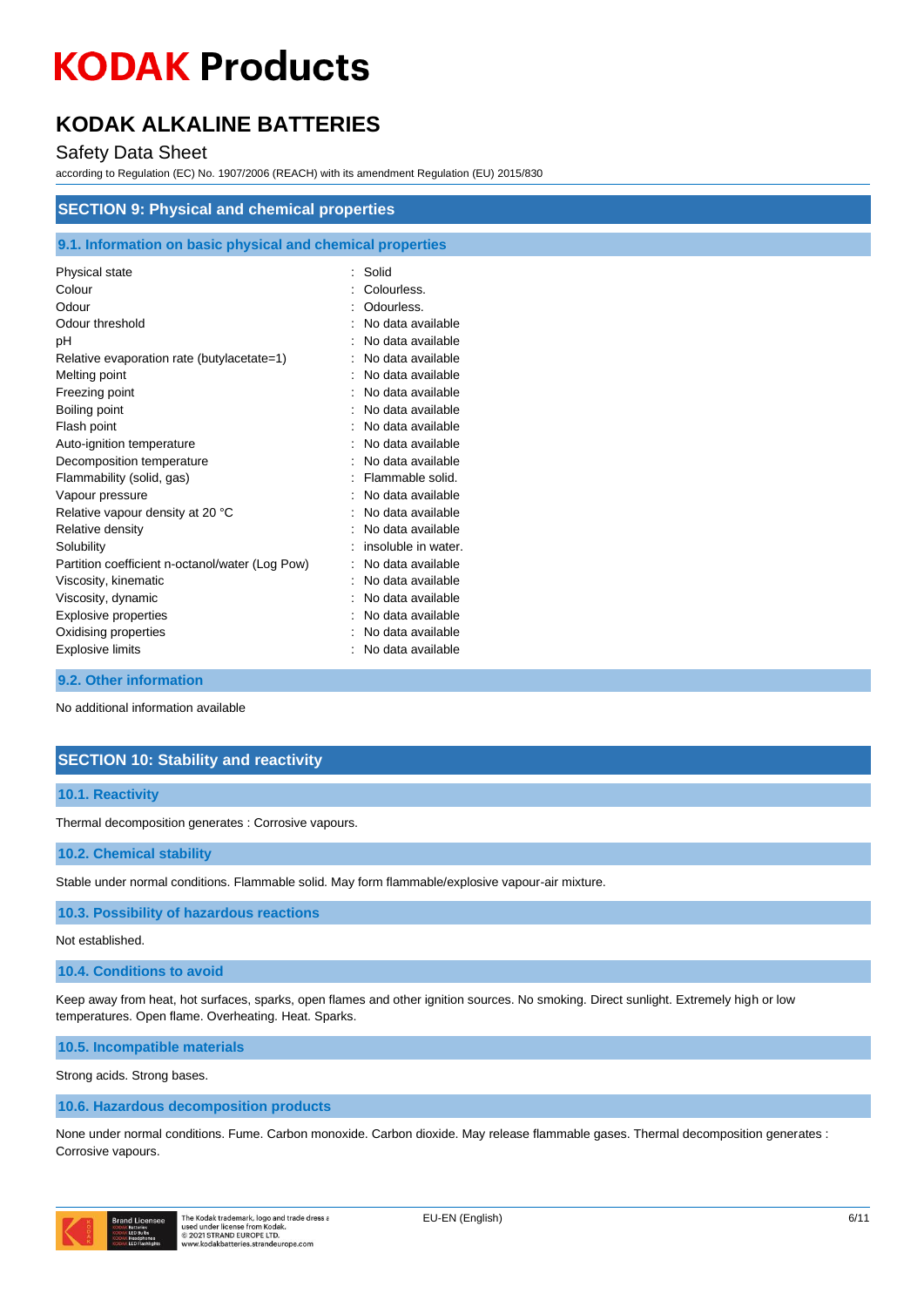# **KODAK ALKALINE BATTERIES**

## Safety Data Sheet

according to Regulation (EC) No. 1907/2006 (REACH) with its amendment Regulation (EU) 2015/830

| <b>SECTION 11: Toxicological information</b>                                                                                                                                              |  |  |  |
|-------------------------------------------------------------------------------------------------------------------------------------------------------------------------------------------|--|--|--|
| 11.1 Information on toxicological effects                                                                                                                                                 |  |  |  |
| : Harmful if swallowed.<br>Acute toxicity (oral)<br>Acute toxicity (dermal)<br>: Not classified<br>Acute toxicity (inhalation)<br>$:$ Harmful if inhaled.                                 |  |  |  |
| KODAK ALKALINE BATTERY TYPES; ULTRA PREMIUM - AAA, AA, MAX Super Alkaline – AAAA, AAA, AA, C, D, 9V, 11A,<br>23A, 27A, N-LR1, 4LR44 28A, 357 (LR44/KA76); XTRALIFE - AAA, AA, C, D and 9V |  |  |  |
| ATE CLP (oral)<br>908.843 mg/kg bodyweight                                                                                                                                                |  |  |  |
| ATE CLP (dust, mist)<br>3.75 mg/l/4h                                                                                                                                                      |  |  |  |

| manganese dioxide (1313-13-9)     |                              |
|-----------------------------------|------------------------------|
| LD50 oral                         | $\geq$ 2197 mg/kg bodyweight |
| LD50 dermal                       | 2000 mg/kg bodyweight        |
| LC50 Inhalation - Rat (Dust/Mist) | $> 1500$ mg/l                |

| Zinc (7440-66-6)      |                                                                                             |
|-----------------------|---------------------------------------------------------------------------------------------|
| LD50 oral rat         | > 2000 mg/kg bodyweight Animal: rat, Guideline: OECD Guideline 401 (Acute Oral<br>Toxicity) |
| LC50 Inhalation - Rat | > 5.41 mg/l air Animal: rat, Guideline: OECD Guideline 403 (Acute Inhalation Toxicity)      |

| potassium hydroxide; caustic potash (1310-58-3)                                                                                                     |                                                                                                                                                                                    |
|-----------------------------------------------------------------------------------------------------------------------------------------------------|------------------------------------------------------------------------------------------------------------------------------------------------------------------------------------|
| LD50 oral                                                                                                                                           | 333 mg/kg bodyweight                                                                                                                                                               |
| Skin corrosion/irritation<br>Serious eye damage/irritation<br>Respiratory or skin sensitisation<br>Additional information<br>Germ cell mutagenicity | : Causes severe skin burns.<br>: Assumed to cause serious eye damage<br>: Not classified<br>: Based on available data, the classification criteria are not met<br>: Not classified |
| Additional information<br>Carcinogenicity<br>Additional information                                                                                 | Based on available data, the classification criteria are not met<br>: Not classified<br>: Based on available data, the classification criteria are not met                         |
| Reproductive toxicity<br>Additional information                                                                                                     | Not classified<br>٠.<br>: Based on available data, the classification criteria are not met                                                                                         |
| STOT-single exposure<br>Additional information                                                                                                      | : Not classified<br>Based on available data, the classification criteria are not met                                                                                               |
| <b>Graphite (7782-42-5)</b>                                                                                                                         |                                                                                                                                                                                    |
| STOT-single exposure                                                                                                                                | May cause respiratory irritation.                                                                                                                                                  |
| STOT-repeated exposure                                                                                                                              | Not classified                                                                                                                                                                     |

| STOT-repeated exposure | NOT CIASSITIEG                                                     |
|------------------------|--------------------------------------------------------------------|
| Additional information | : Based on available data, the classification criteria are not met |

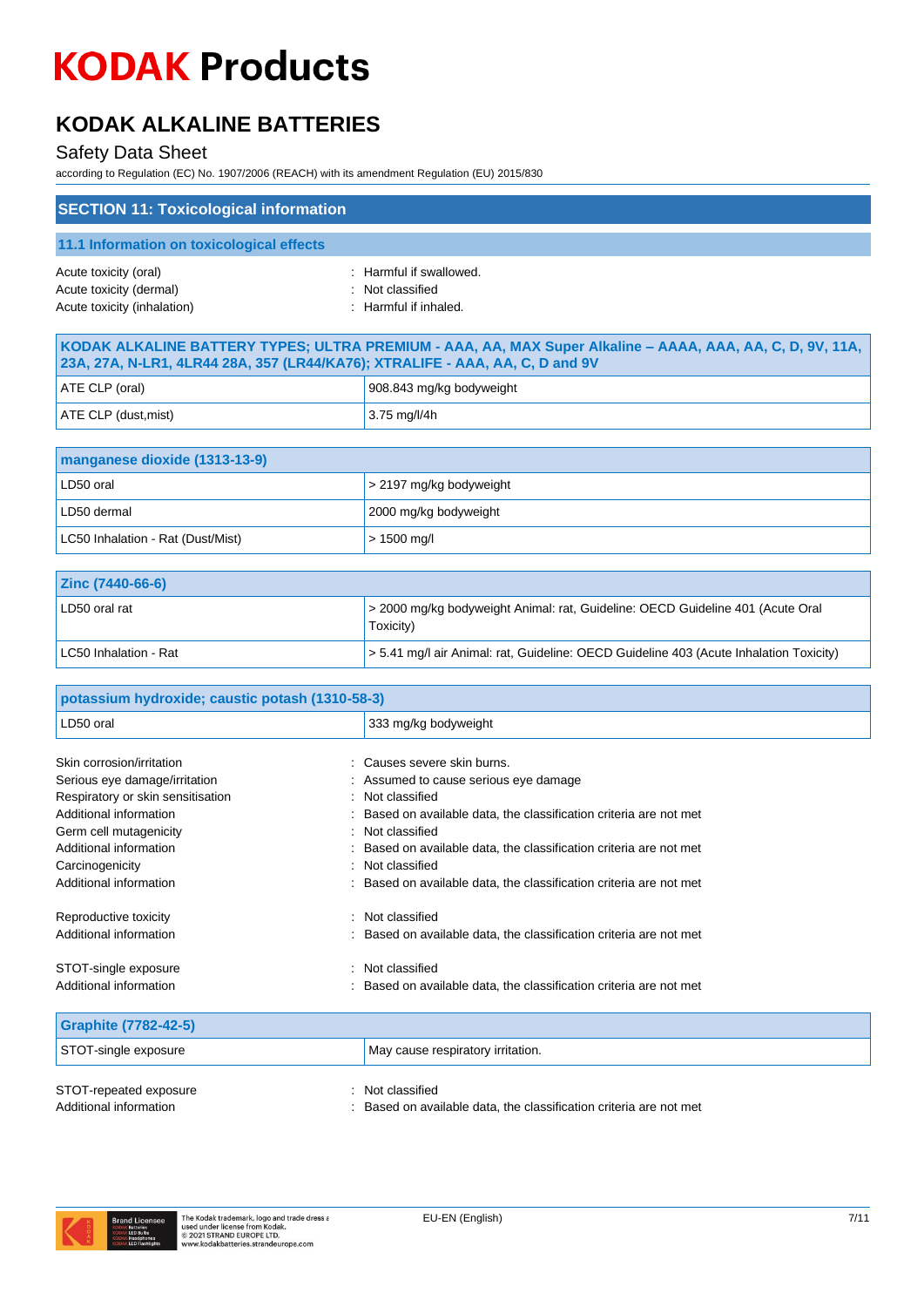# **KODAK ALKALINE BATTERIES**

## Safety Data Sheet

according to Regulation (EC) No. 1907/2006 (REACH) with its amendment Regulation (EU) 2015/830

| Zinc (7440-66-6)                                                                                                                                    |                                                                    |
|-----------------------------------------------------------------------------------------------------------------------------------------------------|--------------------------------------------------------------------|
| NOAEL (oral, rat, 90 days)<br>31.52 mg/kg bodyweight Animal: rat, Guideline: OECD Guideline 408 (Repeated Dose 90-<br>Day Oral Toxicity in Rodents) |                                                                    |
| Aspiration hazard                                                                                                                                   | : Not classified                                                   |
| Additional information                                                                                                                              | : Based on available data, the classification criteria are not met |
| Potential adverse human health effects and<br>symptoms                                                                                              | : Harmful if swallowed.Harmful if inhaled.                         |

| <b>SECTION 12: Ecological information</b>                                                                                                      |                                                                                                                              |
|------------------------------------------------------------------------------------------------------------------------------------------------|------------------------------------------------------------------------------------------------------------------------------|
| 12.1. Toxicity                                                                                                                                 |                                                                                                                              |
| Ecology - water<br>Hazardous to the aquatic environment, short-term<br>(acute)<br>Hazardous to the aquatic environment, long-term<br>(chronic) | : Toxic to aquatic life with long lasting effects.<br>: Not classified<br>: Toxic to aquatic life with long lasting effects. |
| manganese dioxide (1313-13-9)                                                                                                                  |                                                                                                                              |
| LC50 - Fish [1]                                                                                                                                | $100$ mg/l                                                                                                                   |

| potassium hydroxide; caustic potash (1310-58-3) |                   |
|-------------------------------------------------|-------------------|
| $ $ LC50 - Fish [1]                             | $80 \text{ mg/l}$ |

### **12.2. Persistence and degradability**

EC50 - Other aquatic organisms [1] 100 mg/l waterflea

| KODAK ALKALINE BATTERY TYPES; ULTRA PREMIUM - AAA, AA, MAX Super Alkaline – AAAA, AAA, AA, C, D, 9V, 11A, |
|-----------------------------------------------------------------------------------------------------------|
| 23A, 27A, N-LR1, 4LR44 28A, 357 (LR44/KA76); XTRALIFE - AAA, AA, C, D and 9V                              |

| Persistence and degradability | May cause long-term adverse effects in the environment. |
|-------------------------------|---------------------------------------------------------|
|-------------------------------|---------------------------------------------------------|

#### **12.3. Bioaccumulative potential**

Bioaccumulative potential Not established.

| potassium hydroxide; caustic potash (1310-58-3) |      |
|-------------------------------------------------|------|
| Partition coefficient n-octanol/water (Log Pow) | 0.75 |

**12.4. Mobility in soil**

No additional information available

### **12.5. Results of PBT and vPvB assessment**

No additional information available

### **12.6. Other adverse effects**

Additional information **interest in the environment.** Avoid release to the environment.

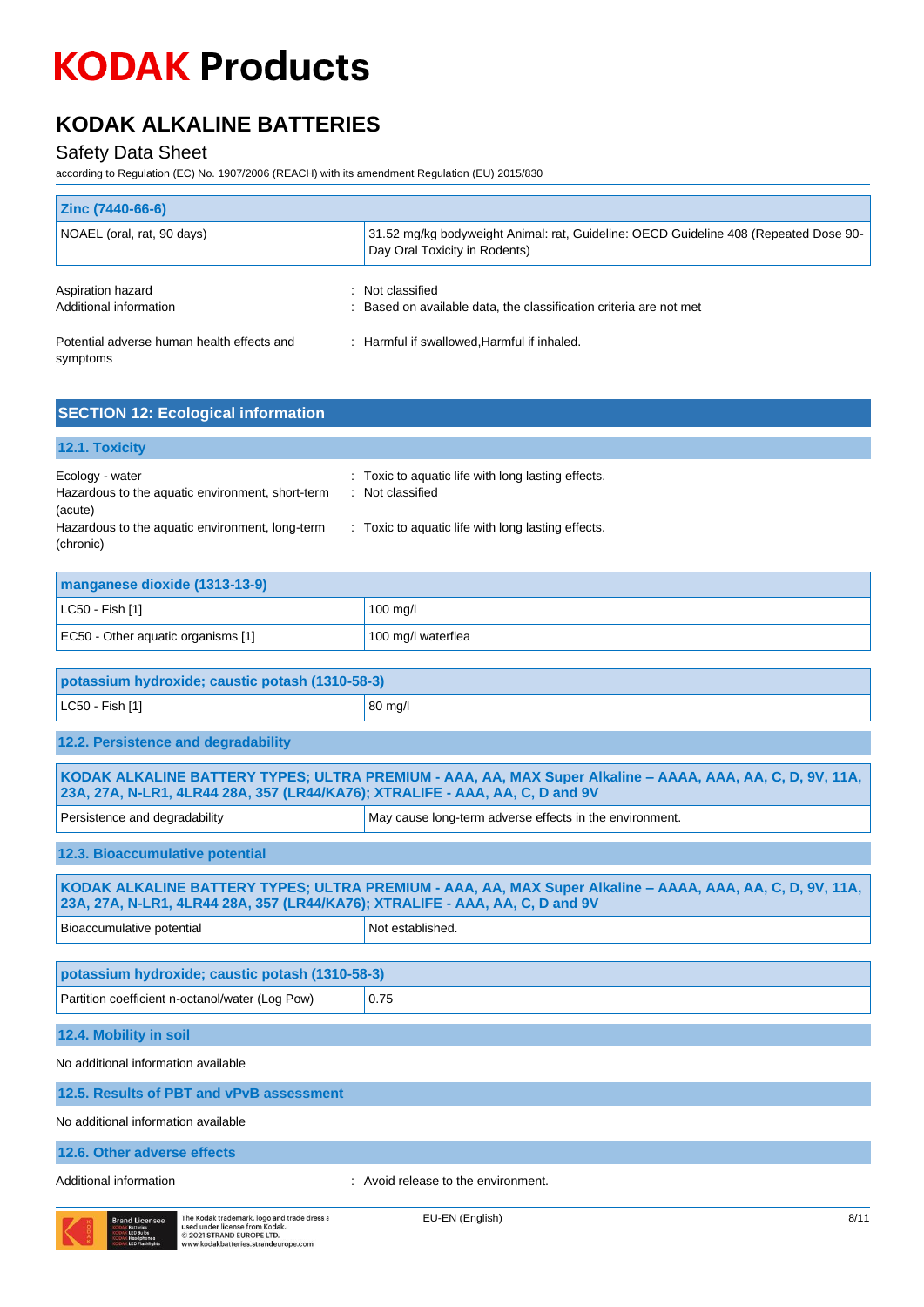# **KODAK ALKALINE BATTERIES**

## Safety Data Sheet

according to Regulation (EC) No. 1907/2006 (REACH) with its amendment Regulation (EU) 2015/830

| <b>SECTION 13: Disposal considerations</b>          |                                                                                                                                                                                                                                             |  |
|-----------------------------------------------------|---------------------------------------------------------------------------------------------------------------------------------------------------------------------------------------------------------------------------------------------|--|
| 13.1. Waste treatment methods                       |                                                                                                                                                                                                                                             |  |
| Product/Packaging disposal recommendations          | : Dispose in a safe manner in accordance with local/national regulations. Dispose of<br>contents/container to hazardous or special waste collection point, in accordance with local,<br>regional, national and/or international regulation. |  |
| Additional information<br>Ecology - waste materials | : Handle empty containers with care because residual vapours are flammable.<br>: Avoid release to the environment.                                                                                                                          |  |
|                                                     |                                                                                                                                                                                                                                             |  |

## **SECTION 14: Transport information**

In accordance with ADR / IMDG / IATA / ADN / RID

| <b>ADR</b>                             | <b>IMDG</b>    | <b>IATA</b>    | <b>ADN</b>     | <b>RID</b>     |
|----------------------------------------|----------------|----------------|----------------|----------------|
| 14.1. UN number                        |                |                |                |                |
| Not applicable                         | Not applicable | Not applicable | Not applicable | Not applicable |
| 14.2. UN proper shipping name          |                |                |                |                |
| Not applicable                         | Not applicable | Not applicable | Not applicable | Not applicable |
| 14.3. Transport hazard class(es)       |                |                |                |                |
| Not applicable                         | Not applicable | Not applicable | Not applicable | Not applicable |
| 14.4. Packing group                    |                |                |                |                |
| Not applicable                         | Not applicable | Not applicable | Not applicable | Not applicable |
| <b>14.5. Environmental hazards</b>     |                |                |                |                |
| Not applicable                         | Not applicable | Not applicable | Not applicable | Not applicable |
| No supplementary information available |                |                |                |                |

### **14.6. Special precautions for user**

| <b>Overland transport</b><br>Not applicable  |                                                                                                                                                                                                                                                                          |
|----------------------------------------------|--------------------------------------------------------------------------------------------------------------------------------------------------------------------------------------------------------------------------------------------------------------------------|
| Transport by sea                             |                                                                                                                                                                                                                                                                          |
| Not applicable                               |                                                                                                                                                                                                                                                                          |
| Air transport                                |                                                                                                                                                                                                                                                                          |
| PCA Excepted quantities (IATA)               | $\therefore$ 0                                                                                                                                                                                                                                                           |
| PCA Limited quantities (IATA)                | $\therefore$ 0                                                                                                                                                                                                                                                           |
| PCA limited quantity max net quantity (IATA) | $\therefore$ 0                                                                                                                                                                                                                                                           |
| PCA packing instructions (IATA)              | $\therefore$ 0                                                                                                                                                                                                                                                           |
| PCA max net quantity (IATA)                  | $\therefore$ 0                                                                                                                                                                                                                                                           |
| CAO packing instructions (IATA)              | $\therefore$ See A123                                                                                                                                                                                                                                                    |
| CAO max net quantity (IATA)                  | $\therefore$ 0                                                                                                                                                                                                                                                           |
| Special provisions (IATA)                    | : SP 123, SP130, A123                                                                                                                                                                                                                                                    |
| Properties and observations (IATA)           | : These batteries are not subjected to DGR Regulations provided they meet packing<br>requirements of IATA/ICAO SP 123 and SP 130 of the DOT. NOTE: The words "NOT<br>RESTRICTED" and "SPECIAL PROVISION A123" must be included on the description in<br>the Air Waybill. |

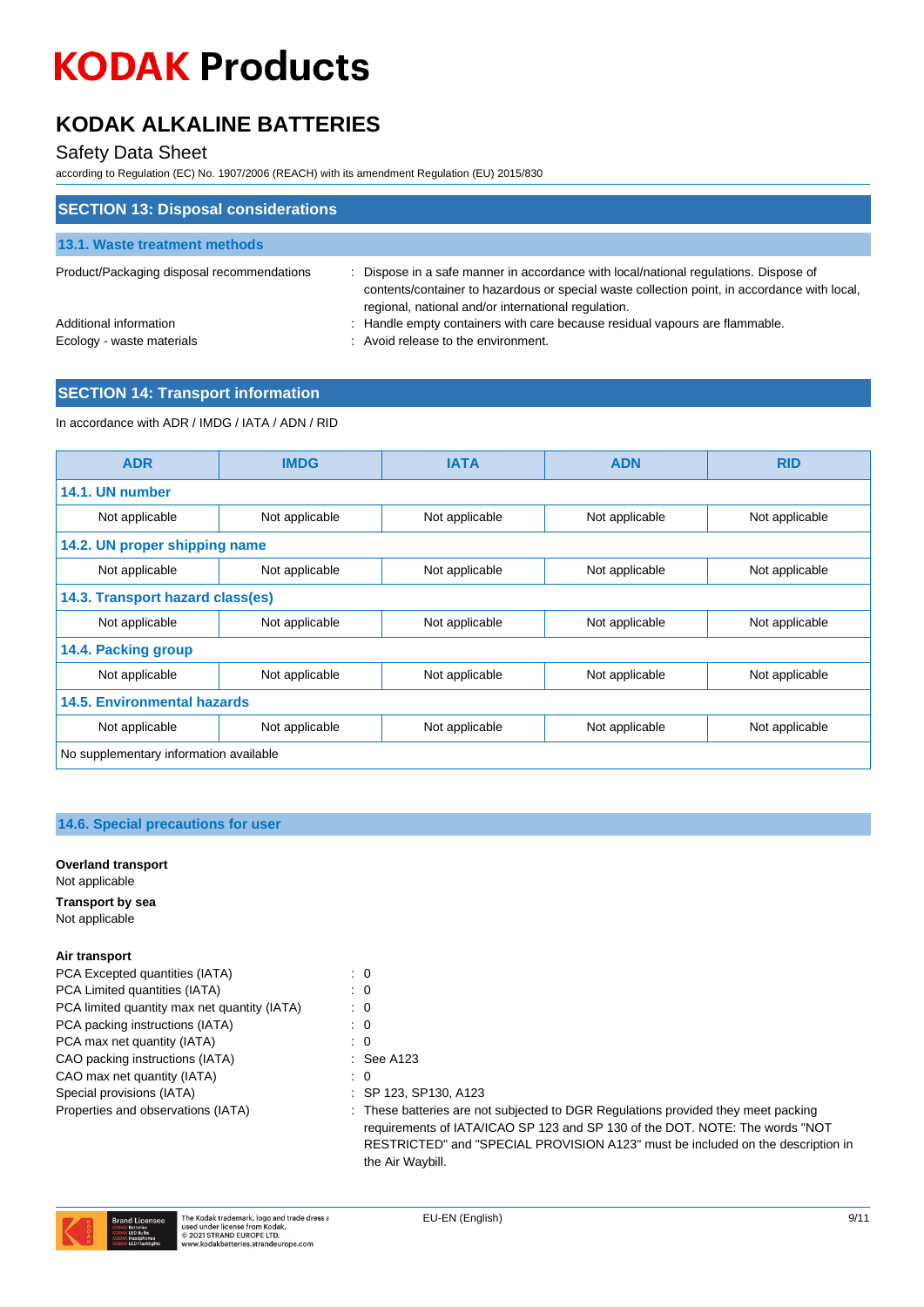# **KODAK ALKALINE BATTERIES**

## Safety Data Sheet

according to Regulation (EC) No. 1907/2006 (REACH) with its amendment Regulation (EU) 2015/830

**Inland waterway transport**

Not applicable

**Rail transport** Not applicable

#### **14.7. Transport in bulk according to Annex II of Marpol and the IBC Code**

#### Not applicable

### **SECTION 15: Regulatory information**

**15.1. Safety, health and environmental regulations/legislation specific for the substance or mixture**

#### **15.1.1. EU-Regulations**

Contains no substance on the REACH candidate list

Contains no substance subject to Regulation (EU) No 649/2012 of the European Parliament and of the Council of 4 July 2012 concerning the export and import of hazardous chemicals.

Contains no substance subject to Regulation (EU) No 2019/1021 of the European Parliament and of the Council of 20 June 2019 on persistent organic pollutants

#### **15.1.2. National regulations**

No additional information available

**15.2. Chemical safety assessment**

No chemical safety assessment has been carried out

| <b>SECTION 16: Other information</b> |                                                                                                                                                                                                                                                                                       |  |
|--------------------------------------|---------------------------------------------------------------------------------------------------------------------------------------------------------------------------------------------------------------------------------------------------------------------------------------|--|
| Data sources                         | : REGULATION (EC) No 1272/2008 OF THE EUROPEAN PARLIAMENT AND OF THE COUNCIL of 16<br>December 2008 on classification, labelling and packaging of substances and mixtures, amending and<br>repealing Directives 67/548/EEC and 1999/45/EC, and amending Regulation (EC) No 1907/2006. |  |
| Other information                    | : None.                                                                                                                                                                                                                                                                               |  |
|                                      |                                                                                                                                                                                                                                                                                       |  |

| <b>Full text of H- and EUH-statements:</b> |                                                                                            |
|--------------------------------------------|--------------------------------------------------------------------------------------------|
| Acute Tox. 4 (Inhalation)                  | Acute toxicity (inhal.), Category 4                                                        |
| Acute Tox. 4 (Oral)                        | Acute toxicity (oral), Category 4                                                          |
| Aquatic Acute 1                            | Hazardous to the aquatic environment - Acute Hazard, Category 1                            |
| Aquatic Chronic 1                          | Hazardous to the aquatic environment — Chronic Hazard, Category 1                          |
| Eye Irrit. 2                               | Serious eye damage/eye irritation, Category 2                                              |
| Flam, Sol. 1                               | Flammable solids, Category 1                                                               |
| Skin Corr. 1A                              | Skin corrosion/irritation, Category 1, Sub-Category 1A                                     |
| Skin Corr. 1B                              | Skin corrosion/irritation, Category 1, Sub-Category 1B                                     |
| Skin Irrit, 2                              | Skin corrosion/irritation, Category 2                                                      |
| STOT SE 3                                  | Specific target organ toxicity — Single exposure, Category 3, Respiratory tract irritation |
| H <sub>228</sub>                           | Flammable solid.                                                                           |
| H302                                       | Harmful if swallowed.                                                                      |
| H314                                       | Causes severe skin burns and eye damage.                                                   |